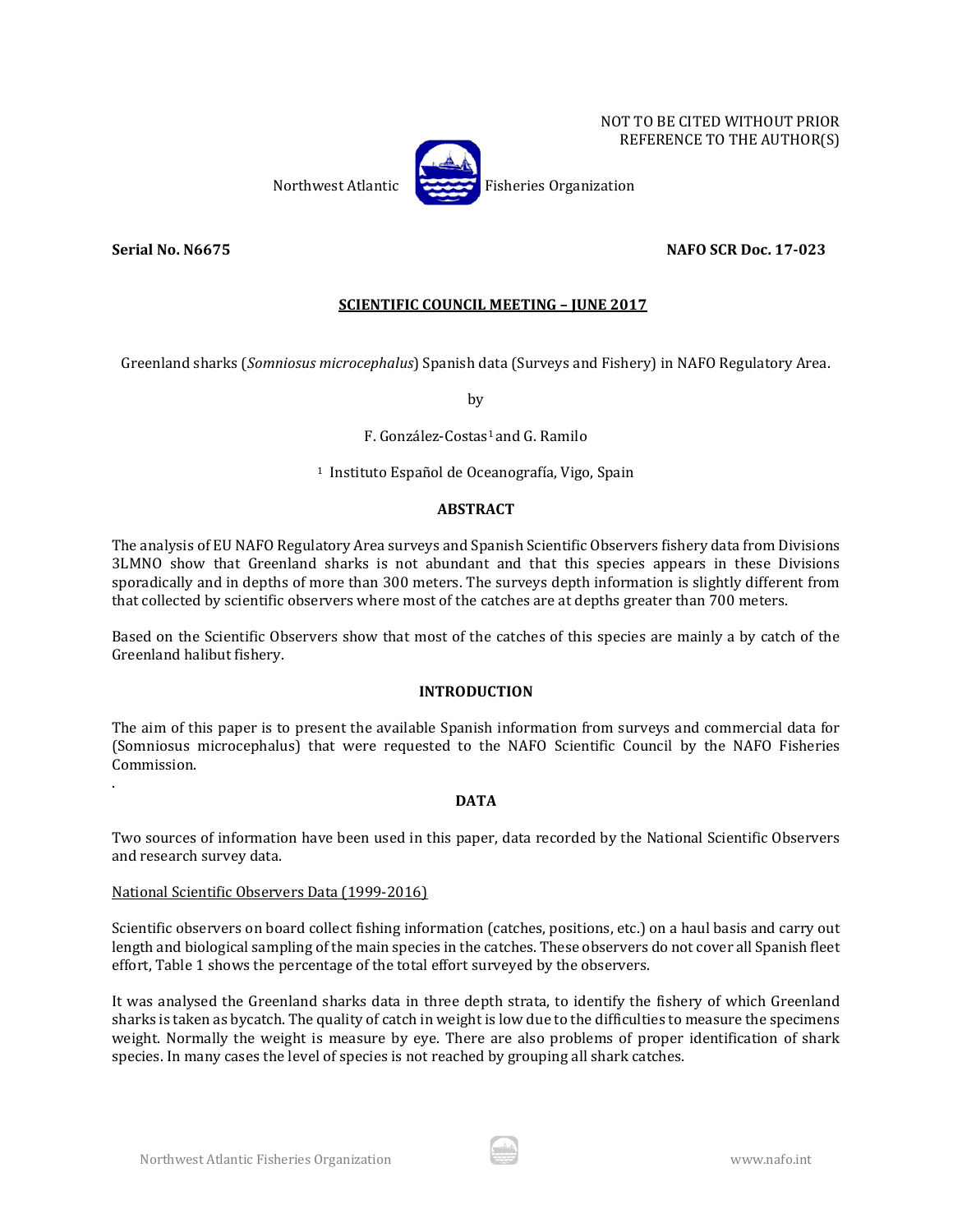#### Survey data

The survey data analysed in this study come from three surveys: the EU-Spanish bottom trawl Survey in 3NO (1995-2016), the EU-Spanish bottom trawl Survey in 3L (2003-2004 and 2006-2016) and the EU Flemish Cap bottom trawl survey in 3M (1988-2016). Characteristics of these surveys are described for EU-Spanish bottom trawl Survey in 3NO in González Troncoso et al. (2016), for EU-Spanish bottom trawl Survey in 3L in Roman et al. (2016) and for the EU Flemish Cap bottom trawl survey in 3M in Vazquez et al. (2013).

Data collected in the surveys for Greenland sharks was only the number of specimen due to the difficult to measure the real weight and length.

## **RESULTS**

## Commercial data (1999-2016).

The Greenland sharks rough catches (tons) by year and Division collected by the Spanish Scientific Observers is presented in Table 2. These catches are those corresponding to the effort observed by the Scientific Observers and are not weighted to the total effort of the Spanish fleet. The level of catches of this species has been quite low. In all years catches of this species have been observed, being more abundant in Divisions 3LM.

Table 3 presents for the period (1999-2016) the catches percentage Division and depth strata. The highest percentage of the catches has been made in the stratum of more than 700 meters. A small percentage has been made in the 200-700 strata and the catch in the stratum of less than 200 has been sporadic. By Divisions, the highest percentages have been captured in the 3LM Divisions, and to a lesser extent in the Division 3N. Catches in Division 3O have been very low.

Figure 1 shows the Greenland sharks catches footprint by year.

These data show that the catches of this species are mainly a by catch of the Spanish Greenland halibut fishery. This is mainly developed in Flemish Pass (Div. 3LM) at depths greater than 600-700 meters.

## Survey data

Table 4 presents the number of specimens observed in the surveys catches. It can be observed that the catches of this specie is occasional and it has been more abundant in the Divisions 3LM than in the Divisions 3NO. The specimen captured in the 3NO survey was caught at of 300-400 meters depth. Those caught in the 3L between 300-600 meters and those of Flemish Cap between 500-800 meters. This information is slightly different from that collected by scientific observers where most of the catches are at depths greater than 700 meters.

## **REFERENCES**

- González-Troncoso D., Ana Gago, Adriana Nogueira and Esther Román. 2016. Results for Greenland halibut, American plaice and Atlantic cod of the Spanish survey in NAFO Div. 3NO for the period 1997-2015. Serial No. N6546 NAFO SCR Doc. 16/10.
- Román E., Concepción González-Iglesias, Diana González-Troncoso and Marisol Álvarez. 2016. Results for the Spanish Survey in the NAFO Regulatory Area of Division 3L for the period 2003-2015. Serial No. N6556 NAFO SCR Doc. 16/15.
- Vázquez A., José Miguel Casas and Ricardo Alpoim. 2013. Protocols of the EU bottom trawl survey of Flemish Cap. Serial No. N6174 NAFO SCR Doc. 13/021.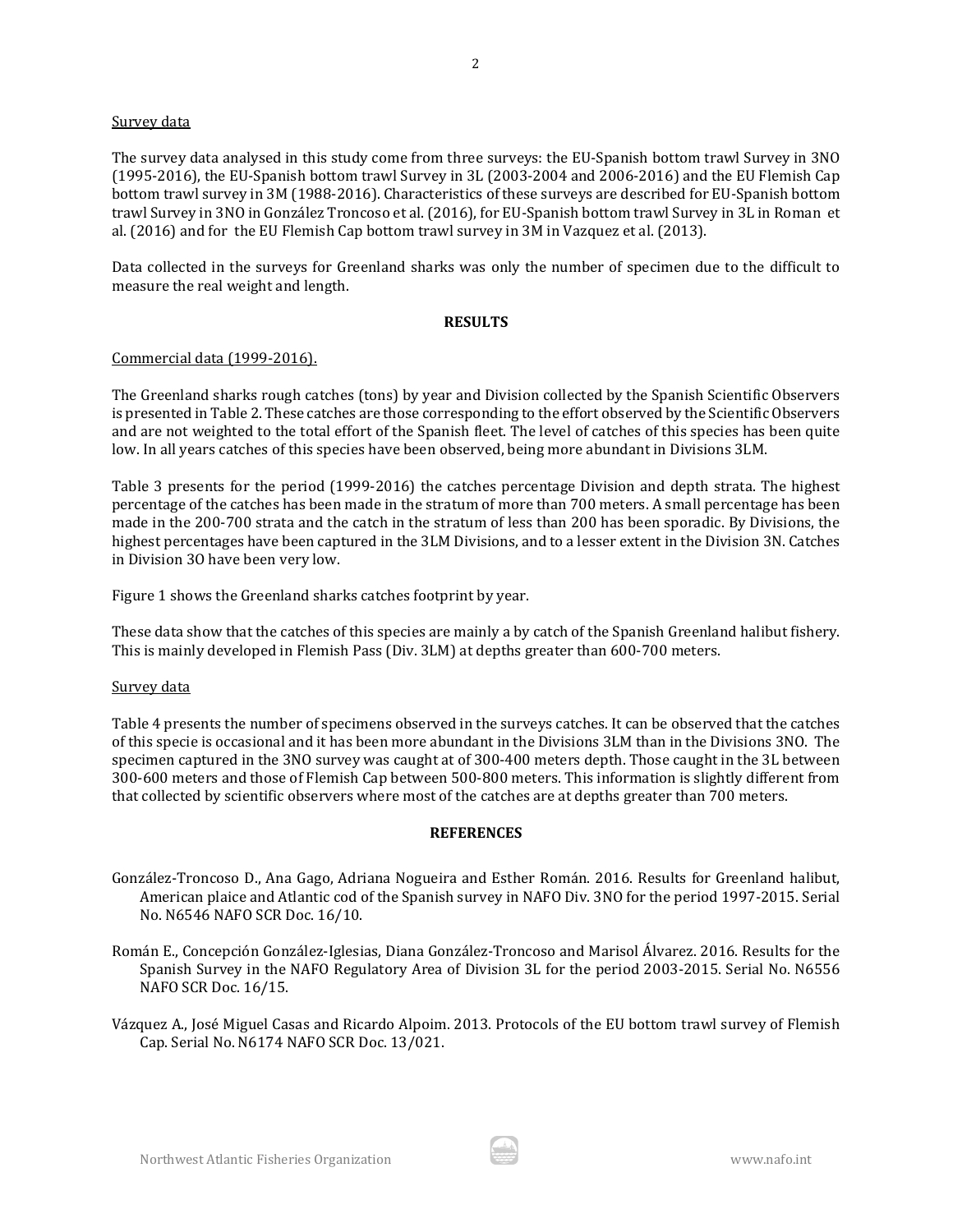|      | <b>Total Effort</b> | Obs. Effort | $\%$   |
|------|---------------------|-------------|--------|
| Year | (Days)              | (Days)      | Covert |
| 1999 | 3967                | 340         | 8.57%  |
| 2000 | 5389                | 628         | 11.7%  |
| 2001 | 6181                | 494         | 8.0%   |
| 2002 | 5903                | 428         | 7.3%   |
| 2003 | 6873                | 248         | 3.6%   |
| 2004 | 5123                | 544         | 10.6%  |
| 2005 | 4015                | 615         | 15.3%  |
| 2006 | 2826                | 355         | 12.6%  |
| 2007 | 1677                | 281         | 16.8%  |
| 2008 | 1406                | 290         | 20.6%  |
| 2009 | 1470                | 241         | 16.4%  |
| 2010 | 1524                | 396         | 26.0%  |
| 2011 | 1667                | 336         | 20.2%  |
| 2012 | 1678                | 350         | 20.9%  |
| 2013 | 1143                | 322         | 28.2%  |
| 2014 | 1221                | 303         | 24.8%  |
| 2015 | 1317                | 320         | 24.3%  |
| 2016 | 1073                | 326         | 30.4%  |

Table 1. Total Spanish fleet effort (days), effort with scientific observers (days) and percentage of coverage in NAFO by year.

3

Table 2.- Greenland sharks (Somniosus microcephalus) rough catches (ton) by Division and year based on the data collected by the Spanish Scientific Observers in the 1999-2016 period.

| Somniosus microcephalus (tons) |      | Year |      |      |      |                |      |      |      |      |      |      |      |      |      |      |      |      |       |
|--------------------------------|------|------|------|------|------|----------------|------|------|------|------|------|------|------|------|------|------|------|------|-------|
| <b>Division</b>                | 1999 | 2000 | 2001 | 2002 | 2003 | 2004           | 2005 | 2006 | 2007 | 2008 | 2009 | 2010 | 2011 | 2012 | 2013 | 2014 | 2015 | 2016 | Total |
| 3L                             |      | 8.5  | 19.5 | 3.0  | 3.2  | Q <sub>1</sub> | 2.5  | 3.3  | 4.4  | 1.8  | 9.0  | 4.6  | 1.0  | 1.0  | 4.5  |      | 9.4  | 9.4  | 94.1  |
| 13M                            | 5.5  | 1.6  |      |      | 1.6  | 3.5            | 10.7 | 0.8  | 0.9  |      |      | 5.3  | 2.1  | 3.6  | 4.4  | 2.0  | 0.8  | 1.0  | 58.1  |
| 3N                             | 0.6  | 9.5  | 10.5 | 77   |      | 2.5            | 3.5  |      |      |      |      | 1.5  |      | 0.5  | 0.7  | 2.9  |      |      | 39.9  |
| 30                             |      |      |      |      |      |                | 0.9  |      |      |      |      |      |      | 0.6  |      |      |      |      | 1.5   |
| Total                          | 6.1  | 25.6 | 31.3 | 17.8 | 4.8  | 15.1           | 17.6 | 4.1  | 5.3  | 1.8  | 9.0  | 11.4 |      | 5.7  | 9.6  | 4.9  | 10.2 | 10.4 | 193.5 |

Table 3. Percentage of Greenland sharks catches by Division and depth stratum based on the Spanish Scientific Observers data collected in the 1999-2016 period.

| Somniosus microcephalus (Total Catch %) |       |         |      |       |
|-----------------------------------------|-------|---------|------|-------|
| Division                                | 200   | 200-700 | >700 | Total |
| 3L                                      | $0\%$ | 0%      | 48%  | 49%   |
| 3M                                      | 0%    | 5%      | 25%  | 30%   |
| 3N                                      | 0%    | 1%      | 19%  | 21%   |
| 30                                      | $0\%$ | 1%      | 0%   | 1%    |
| Total                                   | $0\%$ | 7%      | 92%  | 100%  |